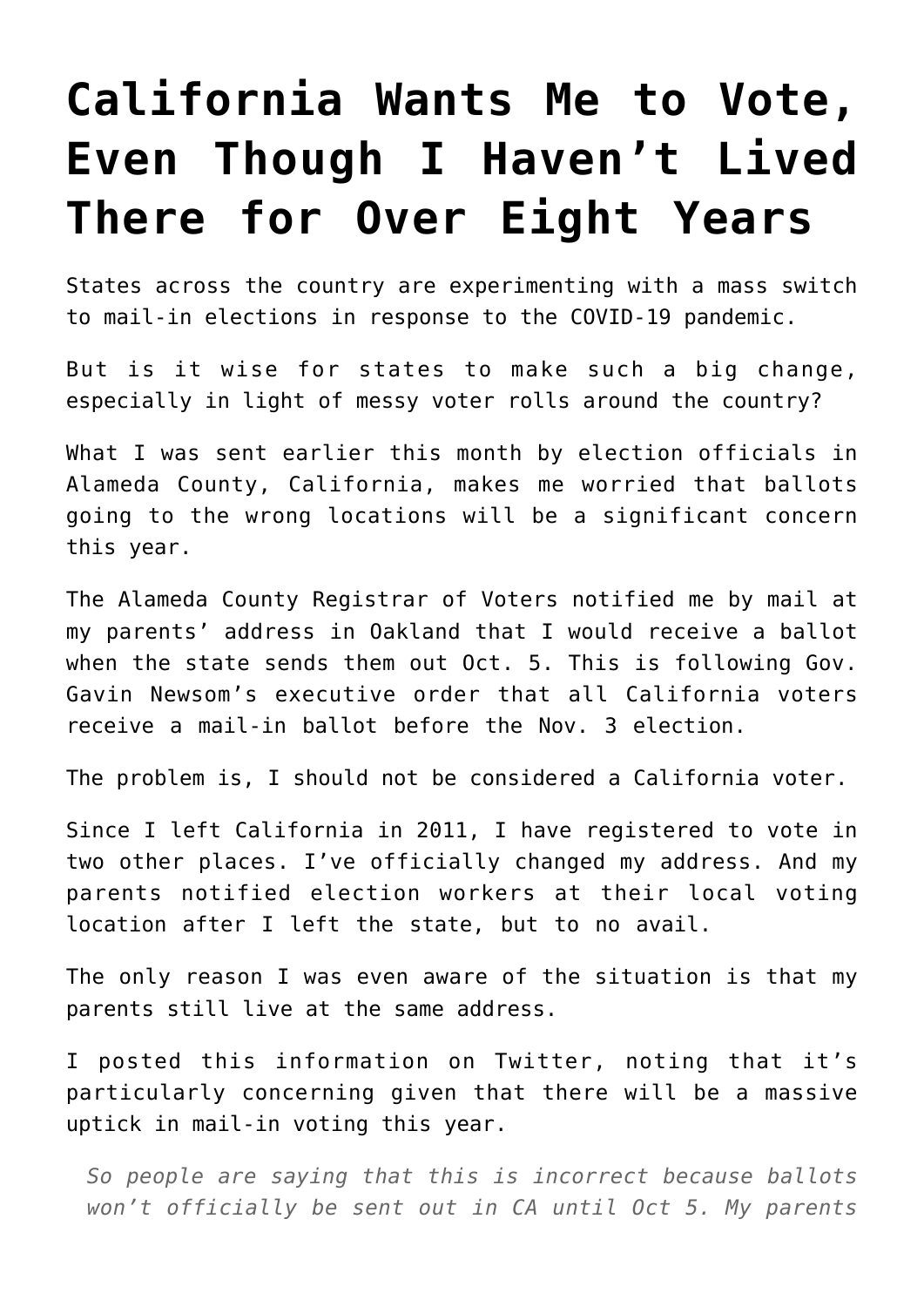*just received this in the mail telling me that they are sending the ballot. Havent voted there in 10 years. Parents told them I left years ago. <https://t.co/Lz21nJlbav> [pic.twitter.com/oZHkjT7uSW](https://t.co/oZHkjT7uSW)*

*— Jarrett Stepman (@JarrettStepman) [September 5, 2020](https://twitter.com/JarrettStepman/status/1302077774178463745?ref_src=twsrc%5Etfw)*

Although the official mail my parents received isn't the actual ballot, it informed me that I would receive one along with every other California voter. Unless something changes, a ballot will be sent to me in a town where I haven't lived or voted for a decade.

I'm hardly alone [in my experience.](https://www.wsj.com/articles/an-invitation-in-the-mail-for-election-fraud-11596385418) That's a problem.

What if I or my parents had been dishonest, and I voted twice? What if somebody else living at that address tried to submit my vote?

It's not hard to see how this system could be abused by those [who care to do so.](https://www.nationalreview.com/news/1000-georgia-voters-face-prosecution-for-casting-multiple-ballots/)

Again, this is an even bigger problem right now. Much of the country is experimenting with mass voting by mail even while many states have done a poor job of cleaning up their voter rolls and taking extra precautions to ensure election integrity.

A municipal election in May in Paterson, the third-largest city in New Jersey, demonstrated [how a mail-in ballot system](https://www.realclearpolitics.com/articles/2020/06/26/1_in_5_ballots_rejected_as_fraud_is_charged_in_nj_mail-in_election_143551.html) [potentially can be abused](https://www.realclearpolitics.com/articles/2020/06/26/1_in_5_ballots_rejected_as_fraud_is_charged_in_nj_mail-in_election_143551.html). Ballot irregularities and alleged fraud led to a significant number of cast ballots being invalidated and [a judge ordering a new election](https://www.nytimes.com/2020/08/19/nyregion/nj-election-mail-voting-fraud.html).

Among the problems were mismatched signatures on ballots and hundreds of ballots that were bundled improperly. Several people were charged with voter fraud.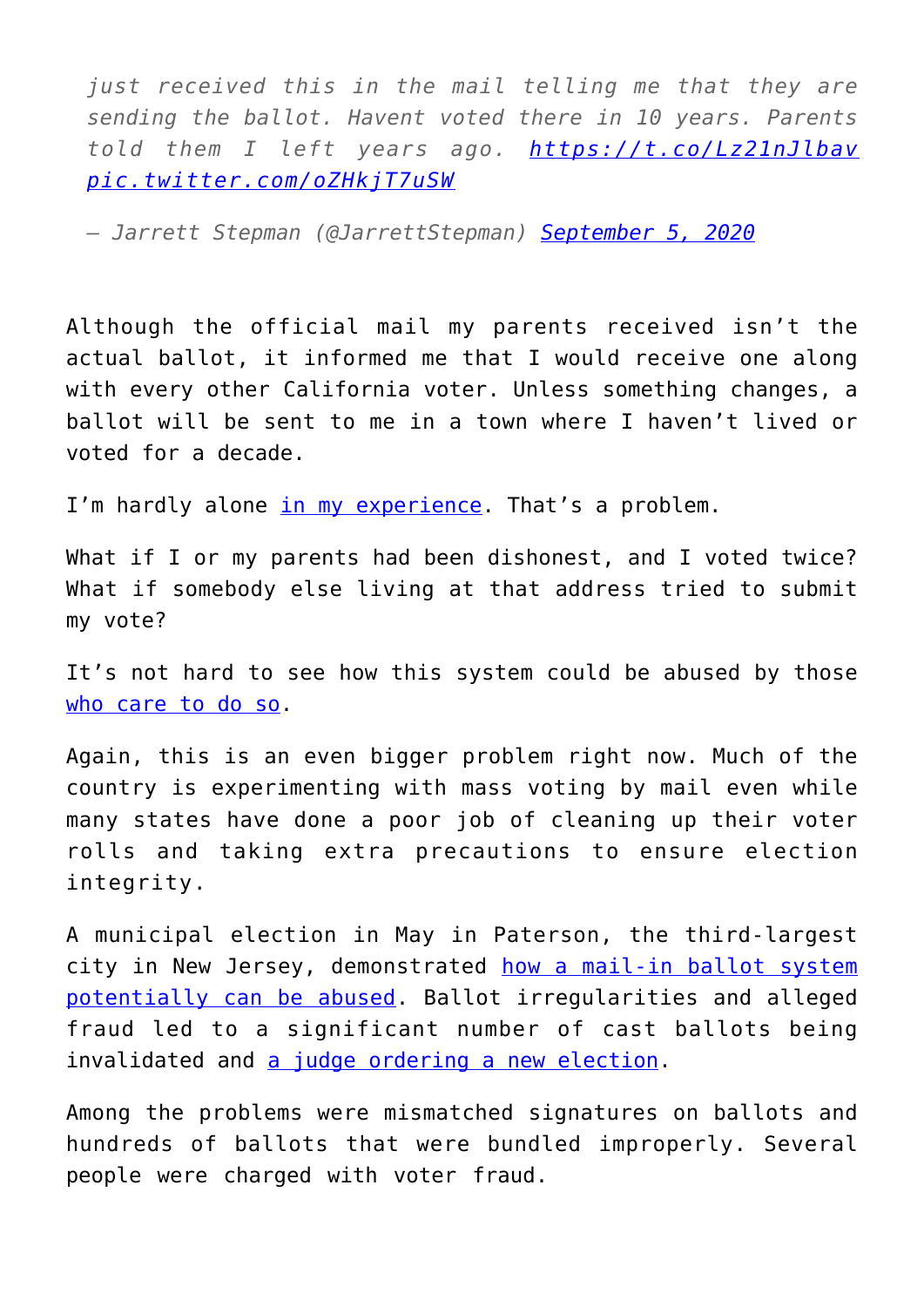That election in New Jersey simply may be an ugly outlier, but it's also a good reason to be concerned about an election system being transformed on a widespread scale, as we are seeing for the 2020 presidential election.

State officials should treat election integrity as the serious issue that it is.

The bottom line is that voter rolls around the country are bloated and filled with inaccuracies. Countless voters are registered in multiple states, many of which have resisted cleaning up their rolls.

The 2020 election also presents unique problems. Most states are moving toward a mail-in system as a response to the COVID-19 pandemic.

This makes irregularities in voter rolls more problematic, given that many states simply are sending out ballots to everyone who is currently registered. Others require a request, [more like the typical process of acquiring an](https://www.dailysignal.com/2020/06/22/8-key-points-to-distinguish-absentee-and-all-mail-voting/) [absentee ballot](https://www.dailysignal.com/2020/06/22/8-key-points-to-distinguish-absentee-and-all-mail-voting/).

My Heritage Foundation colleague, Hans Von Spakovsky, has written extensively about election-integrity issues and warned about the implications of mass mail-in voting.

"Going entirely to by-mail elections would unwisely endanger the security and integrity of the election process, particularly if officials automatically mail absentee ballots to all registered voters without a signed, authenticated request from each voter," von Spakovsky [wrote](https://www.dailysignal.com/2020/04/10/potential-for-fraud-is-why-mail-in-elections-should-be-dead-letter/) in April.

Von Spakovsky noted in the article that having "thousands of ballots" arrive in places where voters no longer reside "risks those ballots being stolen and voted."

As far as my own ongoing problem with California sending me ballots, von Spakovsky says: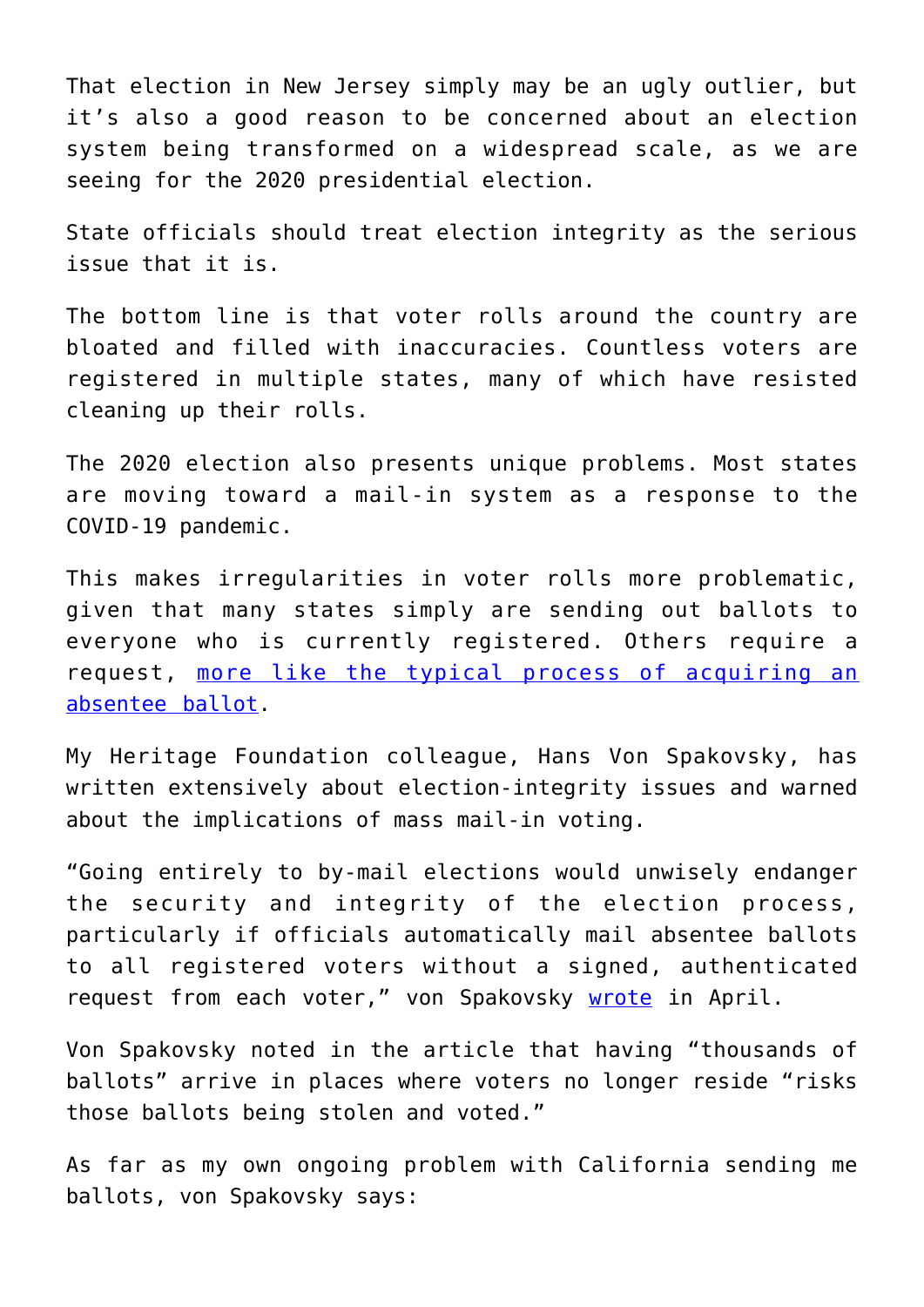*Voter registration forms usually have a place on the bottom of the form where you can write in where you were previously registered. But states are notoriously lax about forwarding that information to the former jurisdictions or doing anything about information when they get it from other states. Their voter rolls, particularly California's, are also in notoriously bad condition because they don't take off people who have moved or died.*

Mark Hemingway, who has written extensively about related issues, [wrote in 2019](https://www.realclearinvestigations.com/articles/2019/07/10/who_will_clean_up_americas_voter_rolls.html) that a sharp divide now exists between those who prioritize "ballot access" and those who focus on "ballot security."

These sometimes competing concerns are prevalent in the 1996 National Voter Registration Act, often called the "Motor Voter Act." Officials streamlined the process for voter registration, but opened the possibility of more inaccurate rolls, especially given how many people move from state to state.

"People are far more likely to register to vote in their new homes than to alert their old communities that they have moved," Hemingway wrote.

It's up to the states to do regular maintenance on their voter rolls, and they are supposed to follow up with a notice to voters who have been inactive for a long time.

However, Hemingway wrote that since passage of the National Voter Registration Act, "many states have simply ignored the maintenance requirements while others have sought legal workarounds."

For those who say they're concerned with protecting "democracy," ballot security should be a priority. Messy voter rolls open up the possibility of fraud as well as innocent errors that could gravely threaten our electoral process.